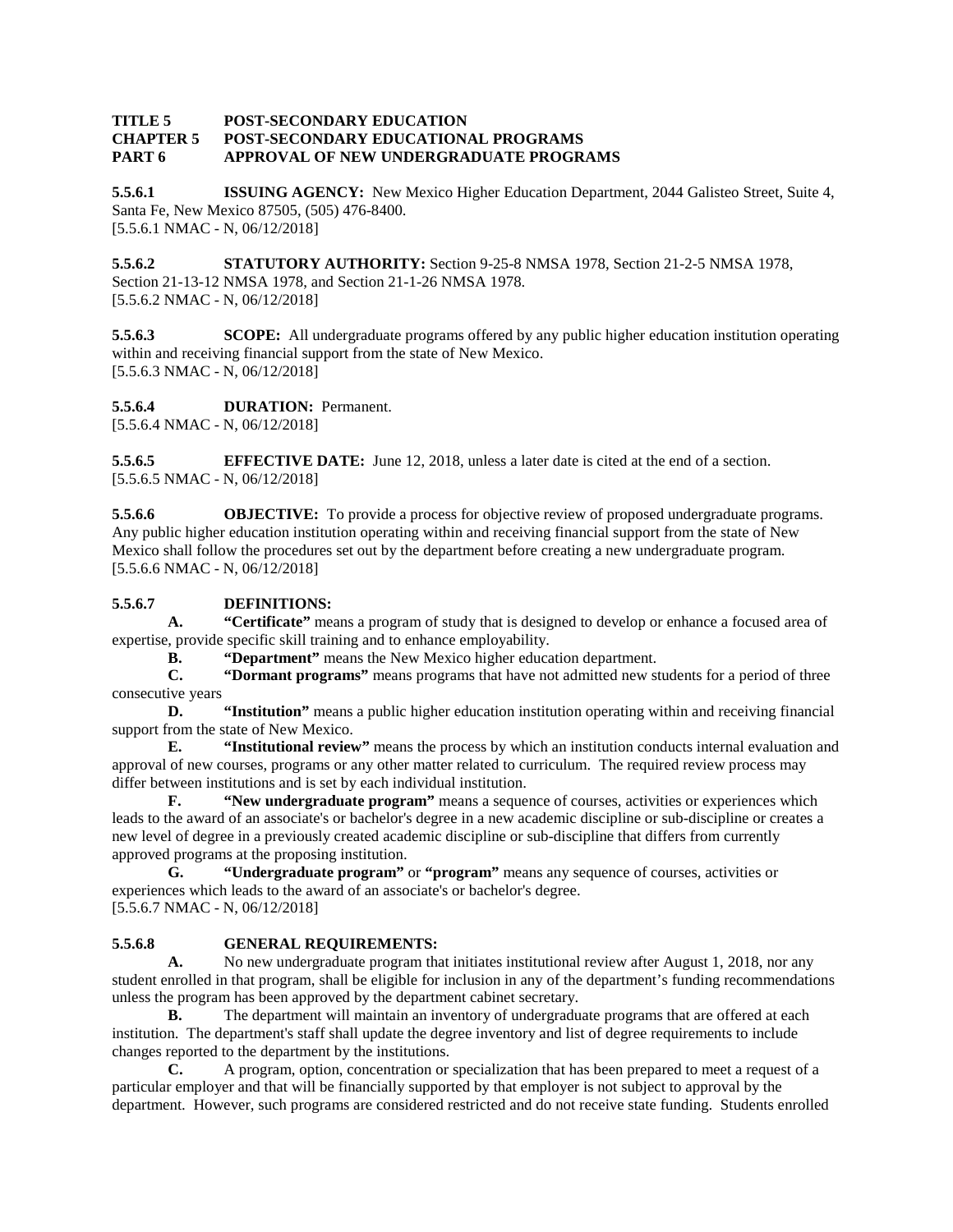in such programs are not eligible for any state support until the program is approved pursuant to 5.5.6 NMAC and the program becomes unrestricted.

**D.** Proposed new undergraduate programs that initiate institutional review after August 1, 2018 are subject to 5.5.6 NMAC. Proposed new undergraduate programs that initiatied institutional review prior to August 1, 2018 are not subject to 5.5.6 NMAC.

[5.5.6.8 NMAC - N, 06/12/2018]

**5.5.6.9 SUBJECT TO APPROVAL:** The following actions require the approval of the department cabinet secretary.

**A.** Addition of a new undergraduate program.<br>**B.** Addition of a bachelor's degree in an academ

**B.** Addition of a bachelor's degree in an academic discipline or sub-discipline in which an associate's degree is already awarded.

**C.** Addition of an associate's degree in an academic discipline or sub-discipline in which a bachelor's degree is already awarded.<br>D. Addition

**D.** Addition or deletion of a program option, concentration or specialization that will result in a new degree level or academic discipline or sub-discipline. For example, the addition of a concentration or specialization in British literature to an existing bachelor of arts in English would not be subject to 5.5.6 NMAC; however, the addition of an option of British literature in an English department that would result in a new bachelor of arts in British literature would be subject to 5.5.6 NMAC.<br> **E.** Addition of an undergraduate pro

**E.** Addition of an undergraduate program acquired from another institution.<br> **F.** Addition of a hybrid undergraduate program where two or more previous

**F**. Addition of a hybrid undergraduate program where two or more previously approved programs are combined to create a new degree level or academic discipline or sub-discipline. [5.5.6.9 NMAC - N, 06/12/2018]

## **5.5.6.10 ADVISORY REVIEW COMMITTEE:**

**A.** The department shall convene an advisory review committee, chaired by the department cabinet secretary or designee, to evaluate applications submitted by institutions seeking approval of a new undergraduate program. The advisory committee shall make a recommendation to the department cabinet secretary. The authority to determine whether a program is approved rests solely with the department cabinet secretary.

**B.** The advisory review committee shall be convened at the request of the department at least four times per year if there are programs to be reviewed.

**C.** The advisory review committee shall consist of:

- **(1)** the cabinet secretary or designee of the New Mexico higher education department;
- (2) the cabinet secretary or designee of the New Mexico department of workforce solutions;<br>(3) the cabinet secretary or designee of the New Mexico department of finance and
	- **(3)** the cabinet secretary or designee of the New Mexico department of finance and

administration;

**(4)** the cabinet secretary or designee of the New Mexico department of economic

development;

- **(5)** the director or designee of the New Mexico legislative finance committee;
- **(6)** a chief academic officer from a two-year independent community college;
- **(7)** a chief academic officer from a two-year branch community college;
- **(8)** a chief academic officer from a four-year research university; and
- **(9)** a chief academic officer from a four-year comprehensive college or university.

**D.** A chief academic officer serving on the advisory review committee shall recuse himself or herself from voting on any matters from his or her institution brought before the advisory review committee. [5.5.6.10 NMAC - N, 06/12/2018]

#### **5.5.6.11 APPROVAL BY THE DEPARTMENT:**

**A.** Before submitting an application to create a new undergraduate program, an institution must have initiated institutional review. It is the sole responsibility of the institution to comply with all requirements of the institution and seek approval within a timeframe that allows the institution to comply with all necessary deadlines set by the department. If any decision in the institutional review process affects the content of the application submitted to the department, the institution must re-submit the application to the department with updated information. Updates to the application by the institution may impact the timeline of review by the department.

**B.** An institution must submit a completed application to the department, on a form provided by the department, by the deadline published by the department.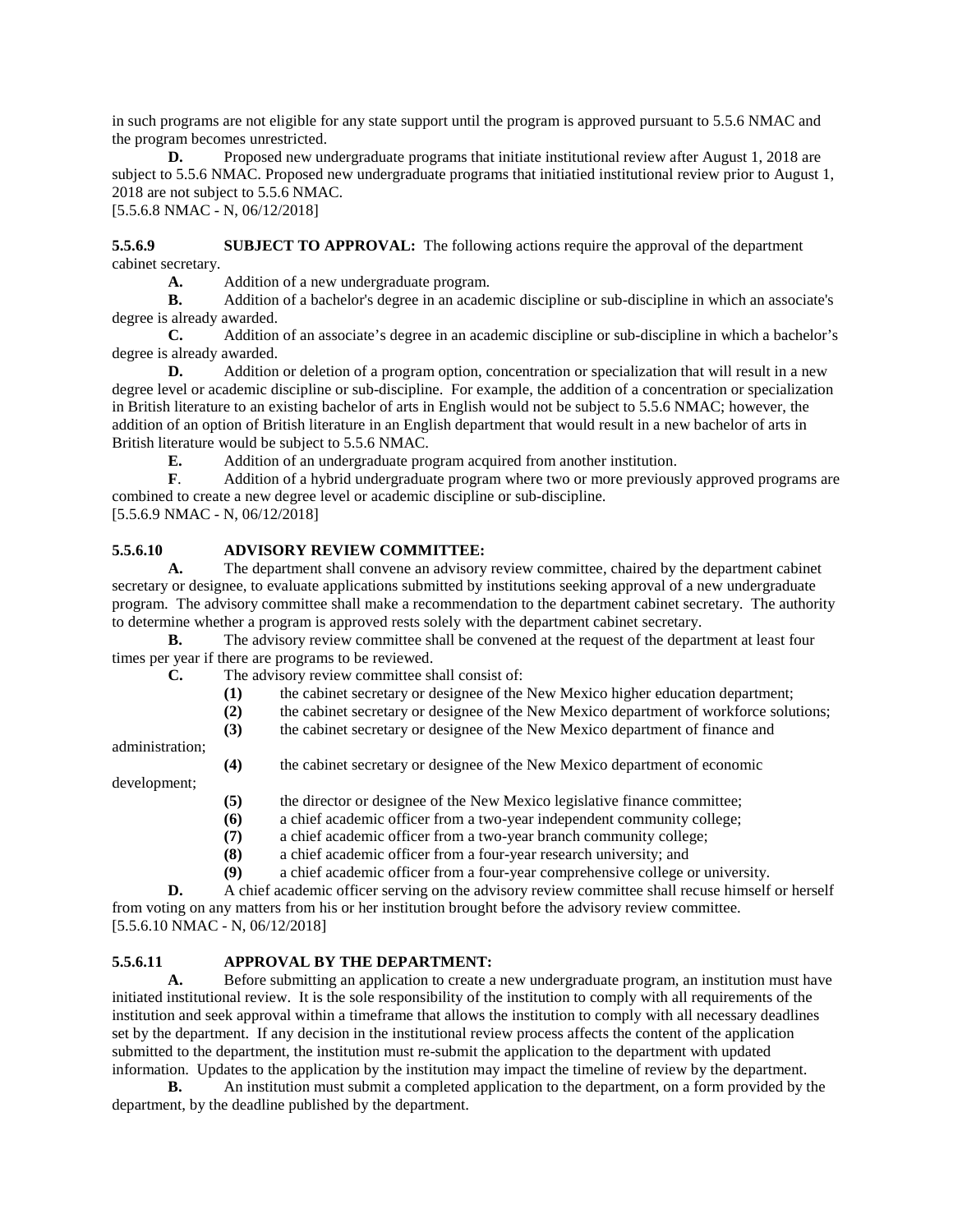**C.** The department shall conduct an initial review of a submitted application. The department may request additional information from the institution for use in its initial review. The department shall determine whether the application is correctly and fully completed. If the department determines that an application is not correctly and fully completed, the department shall return the application to the institution with recommendations as to how deficiencies may be remedied. An application shall not be presented to the advisory review committee until the department has completed initial review and determines that the application is correctly and fully completed.

**D.** If the application is submitted on or before the deadline published by the department, consideration of the application shall be placed on the next advisory committee meeting agenda. If the institution submits the form after the published deadline, consideration of the application will be postponed until the subsequent advisory committee meeting.

**E.** The department shall have a representative present during the advisory committee meeting to present the application. The department representative shall not be an advisory committee member.

**F.** A representative from the applicant institution shall be present during the advisory committee meeting and shall be prepared to respond to questions presented by the advisory committee. The institutional representative shall not be considered a member of the advisory committee and may not cast a vote on any matters before the committee.

**G.** The advisory committee may recommend to approve, disapprove, or return a proposal to the sponsoring institution for modification.

**H.** After receiving a recommendation from the advisory committee, the department cabinet secretary shall make the final written determination as to whether the new undergraduate program shall be approved, disapproved, or returned to the sponsoring institution for modification. The final written determination shall be sent to the institution within 10 business days of the advisory committee meeting.

**I.** At any point during the review process, the institution may withdraw its application.<br> **I.** If the department cabinet secretary denies the application for a new undergraduate pro-

**J.** If the department cabinet secretary denies the application for a new undergraduate program the department shall issue a statement in writing to the institution detailing the reasons for denial. If the department cabinet secretary determines that the application shall be returned to the sponsoring institution for modification, the department shall issue a statement in writing to the institution detailing the reasons.

**K.** If the institution receives a denial, the institution may file an appeal to the department within 10 business days of issuance by the department cabinet secretary. The appeal must contain the institution's arguments for reversal of the decision, clearly labeled. The appeal must be mailed to the department cabinet secretary via certified mail. The department cabinet secretary will evaluate the merits of the appeal and consider the arguments of the institution. Upon review by the department cabinet secretary, a final written determination will be sent to the institution within 20 business days of receipt of the appeal. While an appeal is pending, the institution and department are strongly encouraged to continue discussions and negotiations in an effort to resolve the matter by agreement and reestablish productive working relations. The institution may withdraw an appeal at any time before the secretary reaches a final decision.

**L.** If the department cabinet secretary denies the request for a new program, the department will not reconsider the same application. The institution must initiate a new application process addressing the concerns of the advisory committee or department cabinet secretary.

**M**. No new undergraduate program shall be effective unless approved by the department cabinet secretary. If the department cabinet secretary does not approve a new program, the program and any student enrolled in that program, shall not be eligible for inclusion in any of the department's funding recommendations. [5.5.6.11 NMAC - N, 06/12/2018]

**5.5.6.12 FACTORS CONSIDERED IN APPLICATION REVIEW:** The department and advisory committee will consider factors from both an institutional and statewide perspective when reviewing an application for a new undergraduate program. The department and advisory committee reserve the right to consider additional factors and to weigh factors differentially when reaching decisions that best meet the interests of the state of New Mexico. Factors that may be considered include, but are not limited to the following:

- **A.** purpose that is consistent with the mission of the proposing institution;
- **B.** curriculum;
- **C.** state and regional needs met by the program;
- **D.** duplication of existing programs and cooperative arrangements with other institutions;
- **E.** enrollment and credit hour projections for the first five years;<br>**F.** the extent to which the institution is ready to initiate the progr

the extent to which the institution is ready to initiate the program, citing the remaining needs and recognizing each of those needs in the cost analysis developed pursuant to Subsection H of 5.5.6.12 NMAC;